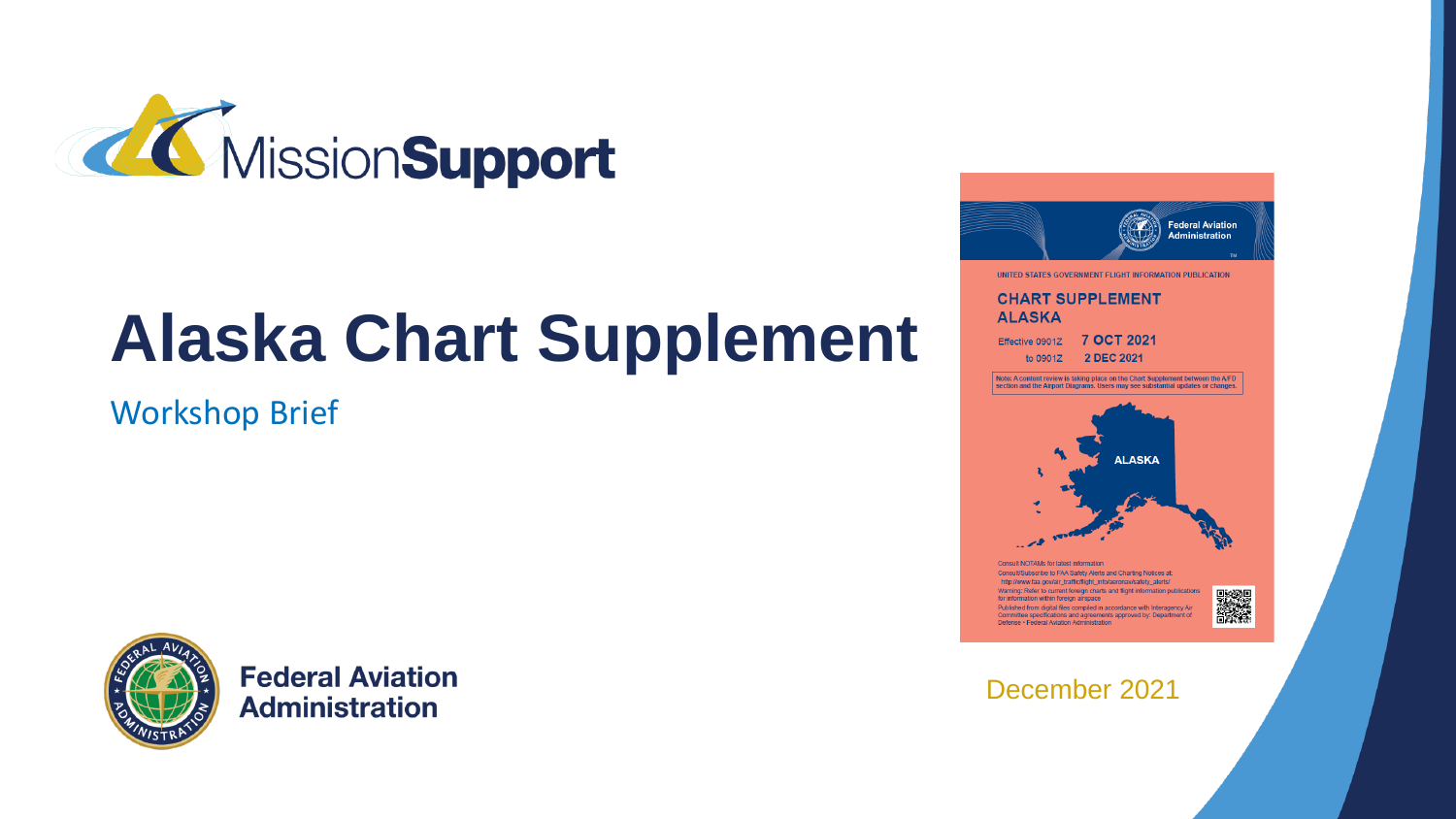### **Agenda**

- Introductions/Panel
- Current state
- Modernization scope
- Workgroup discussion with Q&A
- Contact information



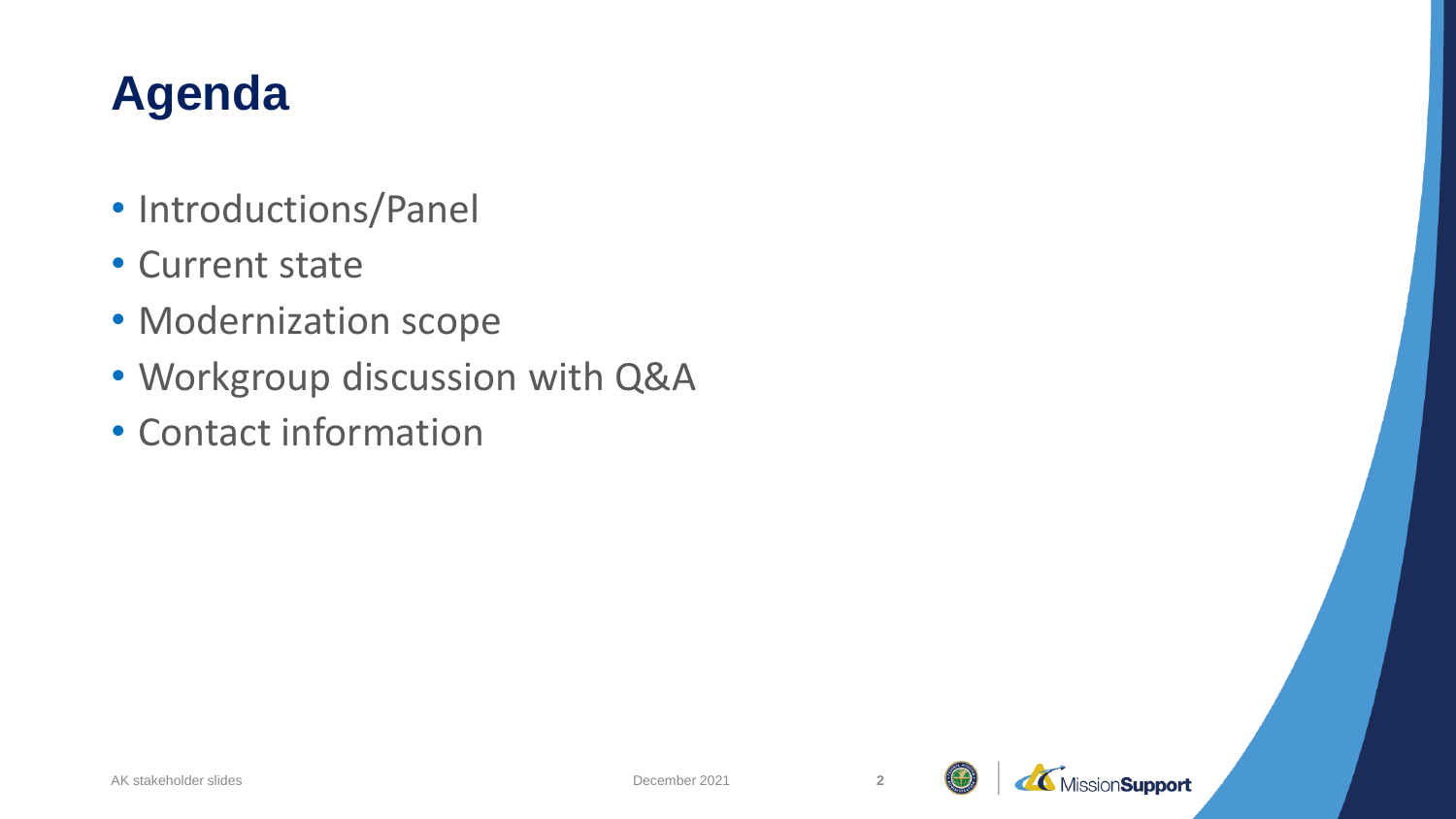#### **Introductions**

Welcome to the Alaska Chart Supplement workshop. These workshops are intended to provide the Agency with stakeholder recommendations to improve the AK supplement for the user community.

### **Panel**

AJV-A2 Jeffrey Lamphier-Mgr Odie Silva-Product Supv Robert Carlson-SME Doug Cook-SME Nicole Gintzler-SME

WSC-OSG Brian Ochs-Mgr Kyle Thompson-FPT Mgr Stephanie Tandberg-Support POC Kyle Christensen-FPT SME Brian Durham-Charting SME Mark Payne-Charting SME

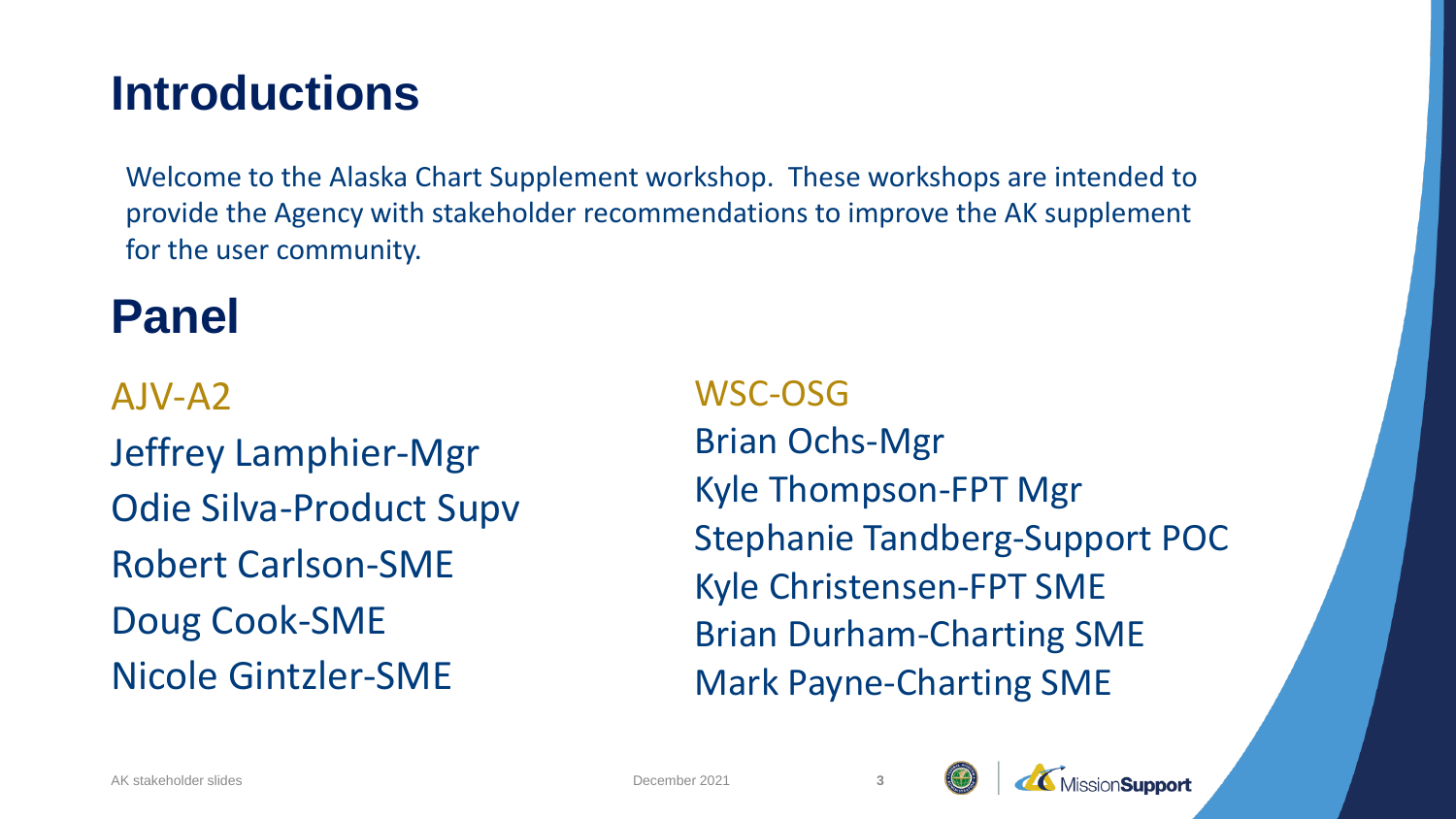#### **Website**

[https://www.faa.gov/air\\_traffic/flight\\_info/aeronav/productcatalog/SupplementalCharts/SupplementAlaska/](https://www.faa.gov/air_traffic/flight_info/aeronav/productcatalog/SupplementalCharts/SupplementAlaska/)

#### Purpose

This Chart Supplement is a joint Civil/Military Flight Information Publication (FLIP), updated every 8 weeks by the U.S. Department of Transportation, Federal Aviation Administration, Aeronautical Information Services, http://www.faa.gov/go/ais.

It is designed for use with the Flight Information Publication Enroute Charts, Alaska Terminal, USAF TACAN Charts covering Alaska and portions of Southwest and Northwest Canada, and Sectional Aeronautical Charts.

This Chart Supplement contains an Airport/Facility Directory of all airports shown on Enroute Charts, and those requested by appropriate agencies, communications data, navigational facilities, RADAR data, special notices and procedures applicable to the area of chart coverage. Military data of a more static or planning nature, is published in DoD Flight Information Publication AP/I Area Planning, North and South America.

The official ATC procedures for operating in the State of Alaska are the same as those in the conterminous United States, with a few exceptions, and are contained in the FAA Aeronautical Information Manual, Basic Flight Information and ATC Procedures



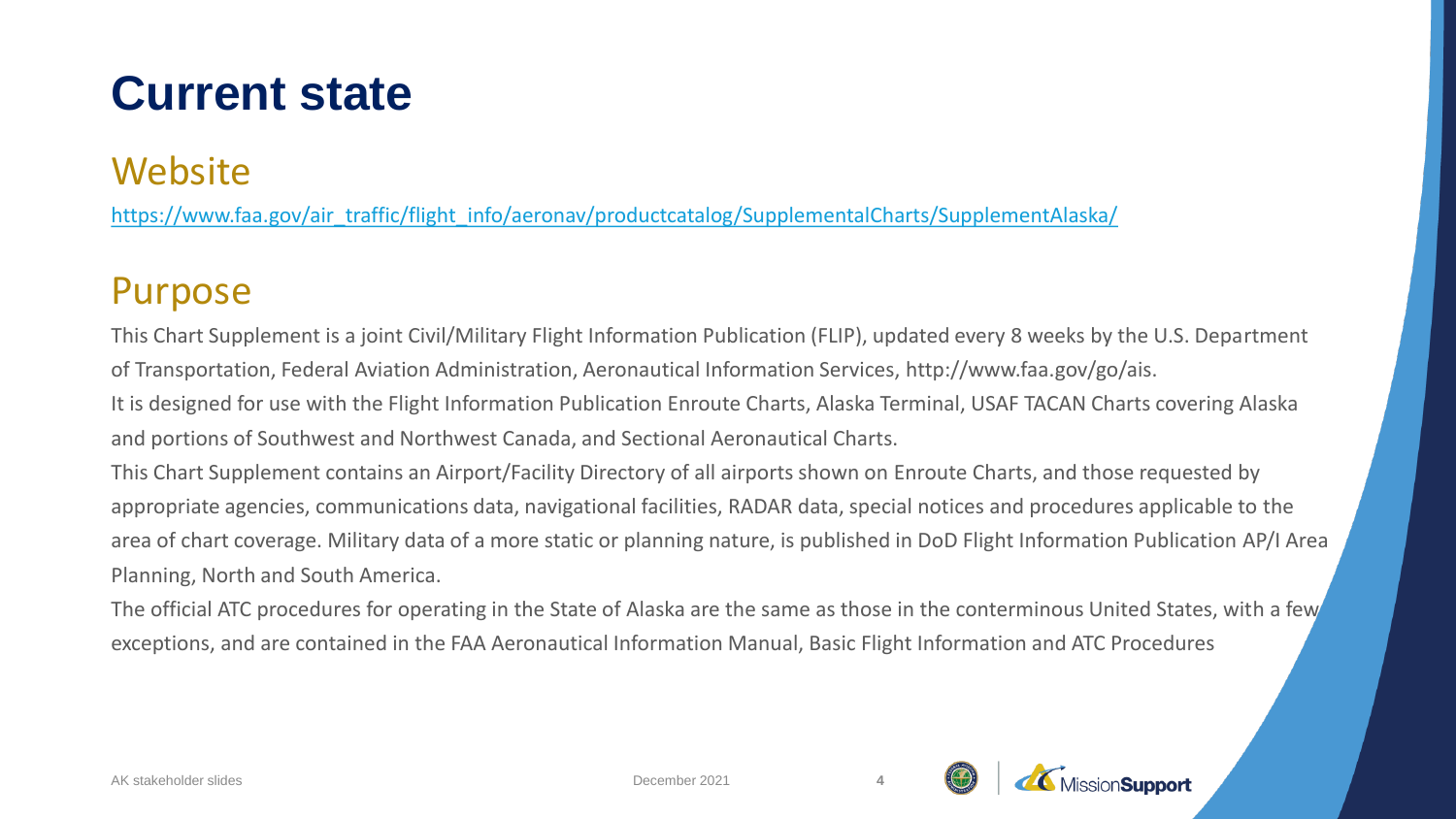Current Specification

[https://www.faa.gov/air\\_traffic/flight\\_info/aeronav/iac/](https://www.faa.gov/air_traffic/flight_info/aeronav/iac/)

- IAC 8 is the specification the defines the Chart supplement product. Chapter 3 defines the contents.
- 45 pages of chapter 3 describe the Airport Facility Directory portion of the supplement
- 1 page of chapter 3 describes the notices, associated data, and procedures section of the supplement



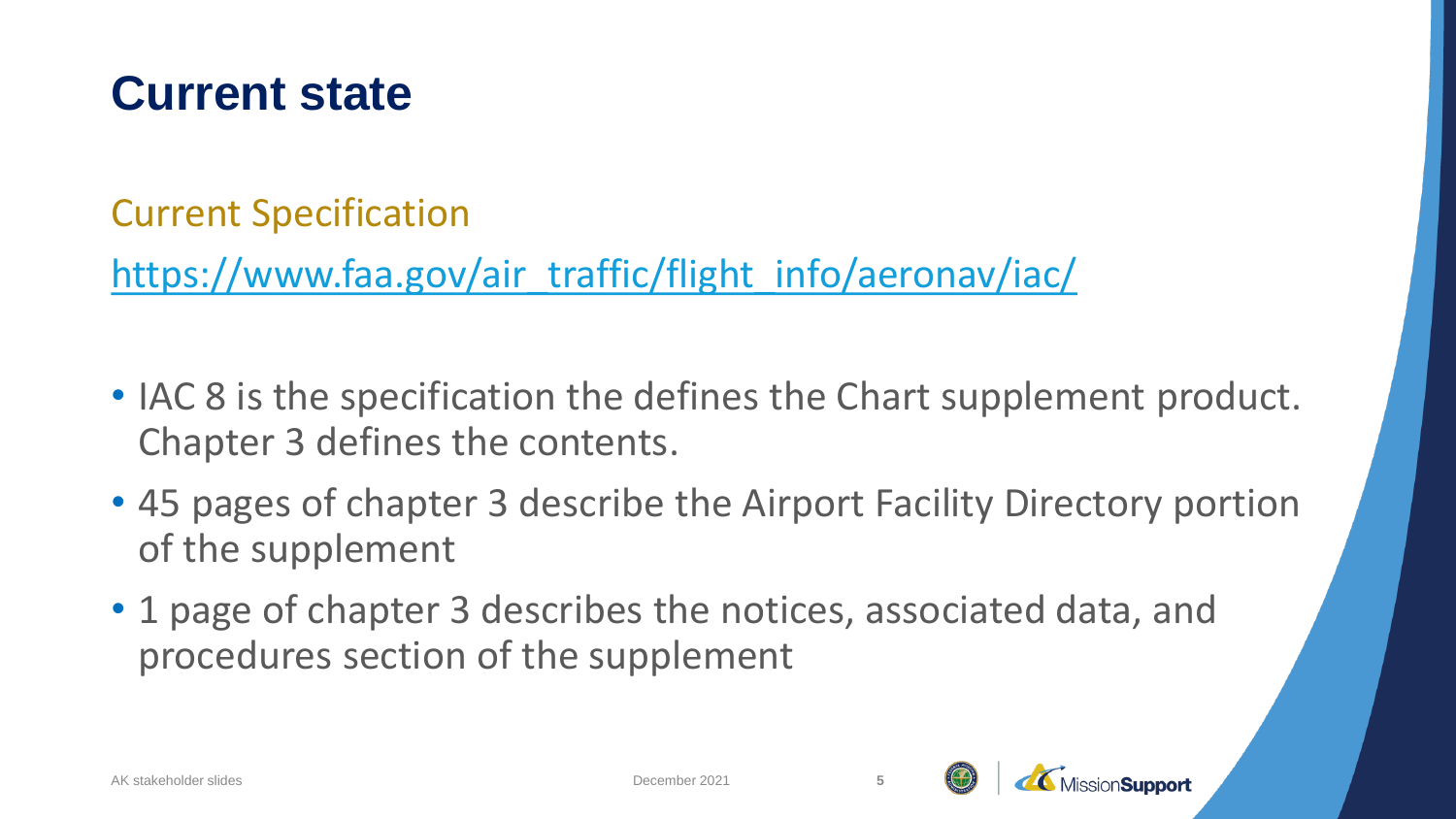What service AJV-A does and does not provide

- Small team of five employees to update nine Chart Supplements
- Assembles content for 56-day publication cycles
- Receives Airport Facility Directory source from NASR
- Receives notice, associated data, procedures, and emergency procedures source information via portal submissions
- Does not have the ability to edit, review, or change notices, associated data, procedures, and emergency procedures content

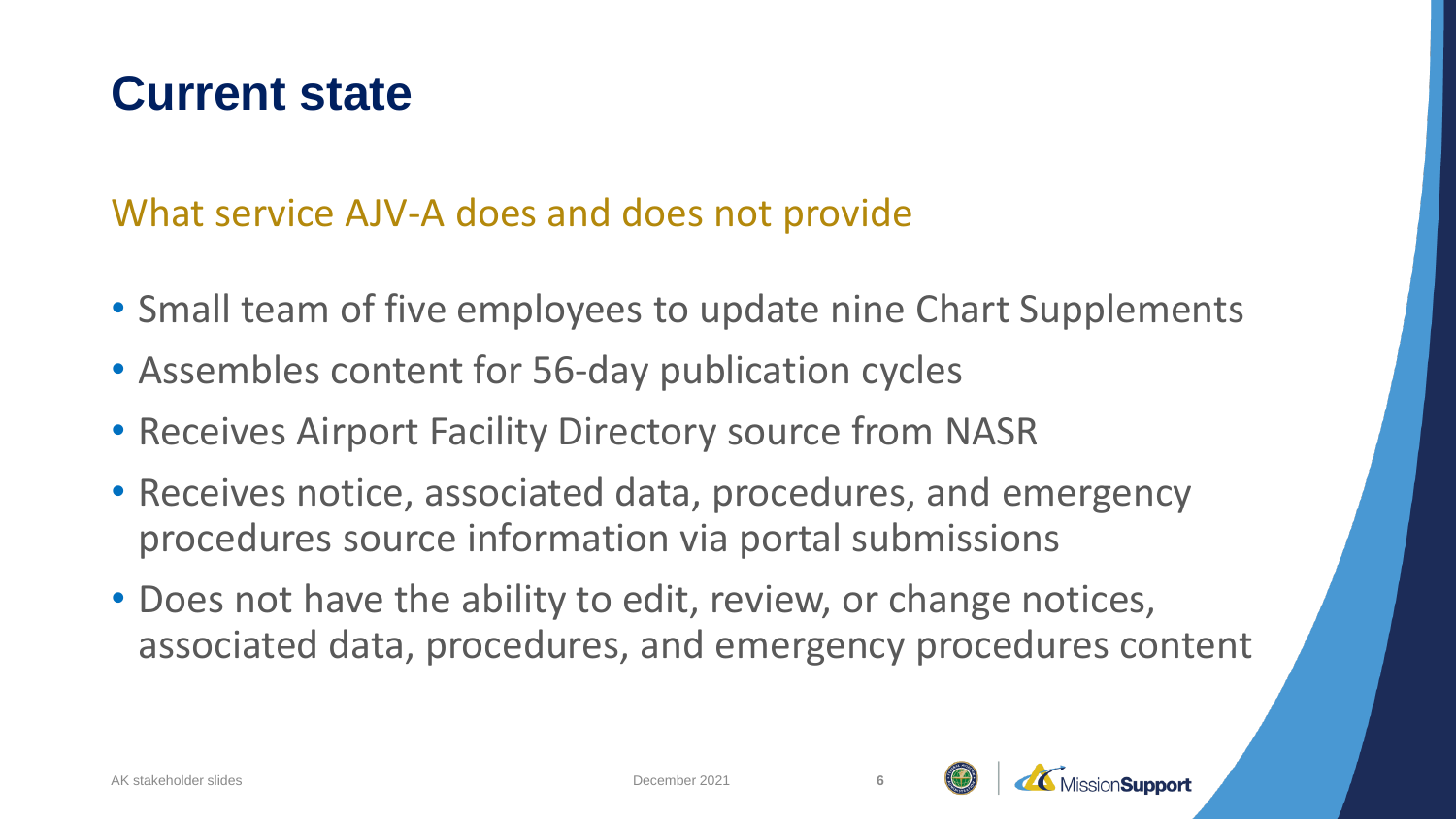All changes, revisions, updates should be submitted to the AJV-A Information Portal

- Aeronautical Data Change (ADC)
- Aeronautical Chart Change (ACC)
- Aeronautical Inquiry (AI)

[https://www.faa.gov/air\\_traffic/flight\\_info/aeronav/aero\\_data/](https://www.faa.gov/air_traffic/flight_info/aeronav/aero_data/)

All requirements or new content should be directed through the ACM [https://www.faa.gov/air\\_traffic/flight\\_info/aeronav/acf/](https://www.faa.gov/air_traffic/flight_info/aeronav/acf/)

Charting Notices advise stakeholders of significant changes [https://www.faa.gov/air\\_traffic/flight\\_info/aeronav/safety\\_alerts](https://www.faa.gov/air_traffic/flight_info/aeronav/safety_alerts/)



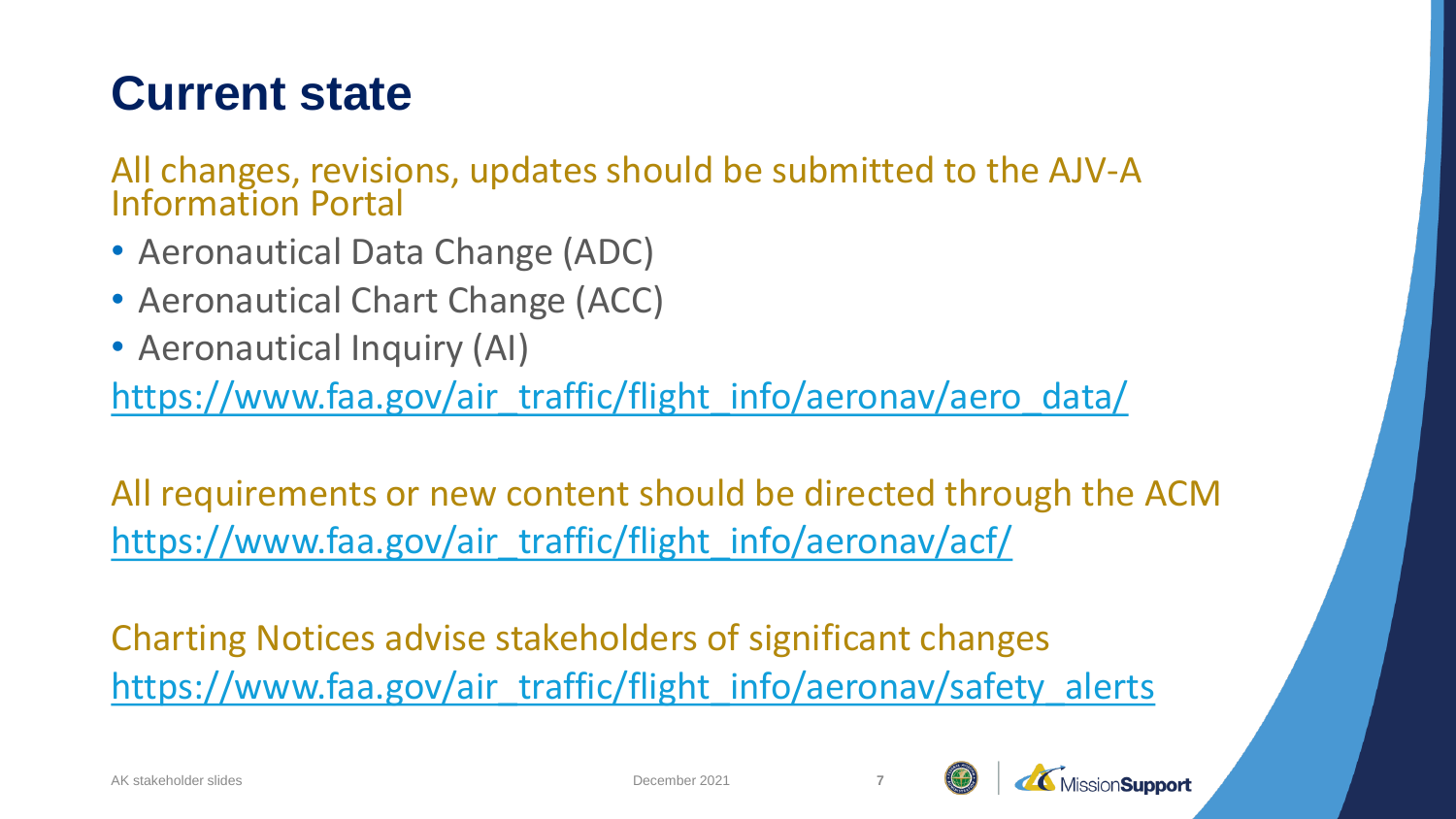- Aeronautical Information shall reside in an authoritative source. No Pilot Handbook information, AIM, AIP, FAR, Public Orders or Laws, other agency information shall reside in the supplements unless a well-defined need is determined.
- All Chart Supplements (CS) shall be aligned and formatted to a refined scope and purpose
- The Chart Supplement should contain only essential flight information in support of IFR/VFR Aeronautical Charting products.
- Formal internal FAA processes will be developed for defining the scope and use.
- Future Notices and Associated Data entries will be driven by criteria and defined responsibilities



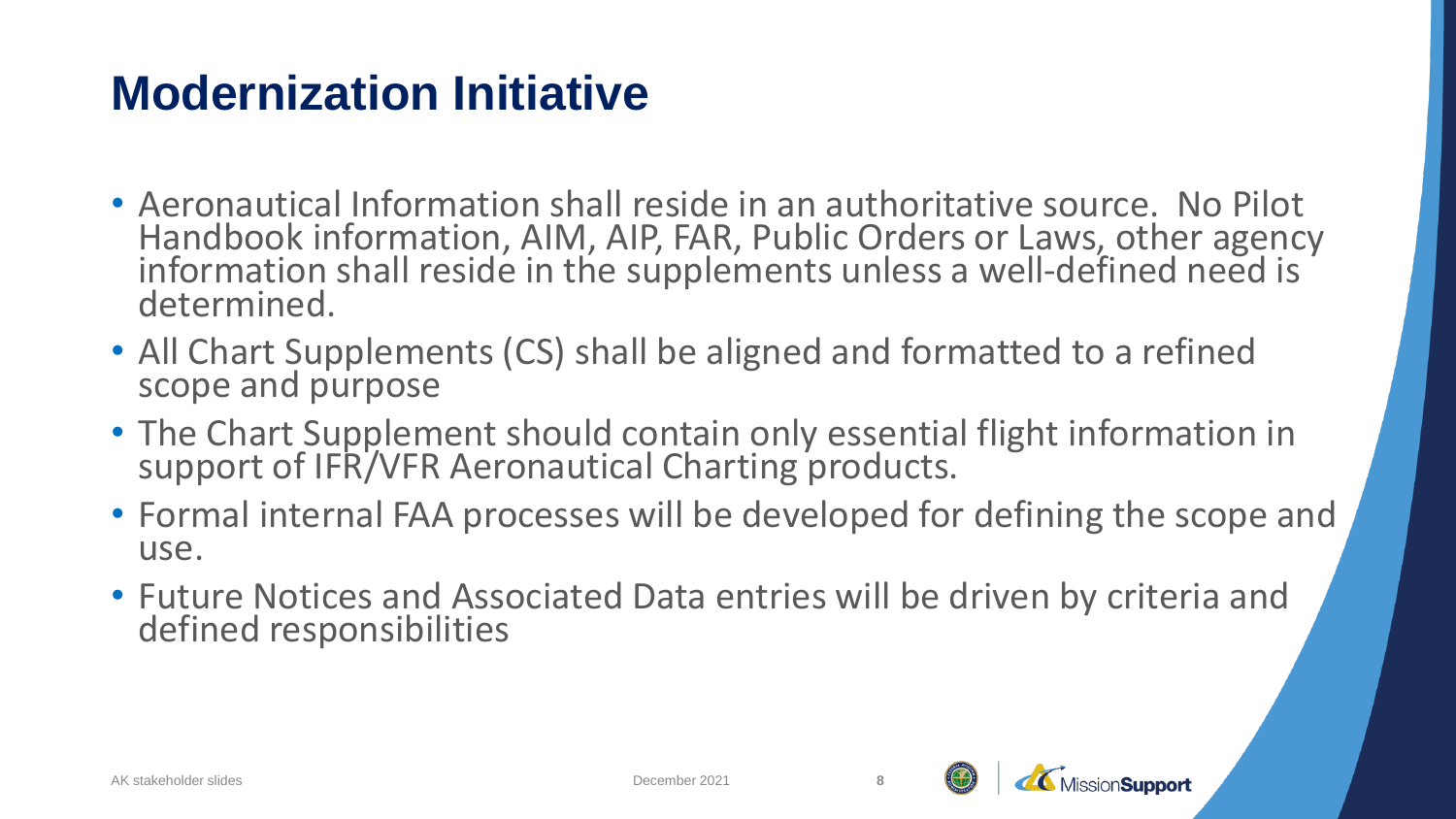- Document current state in IAC 8
- Define content ownership, specifications, and requirements

Proposed Lower 48 Baseline chapters under original workgroup

| <b>SECTION (3)</b>      | <b>CATEGORY (8)</b>            | <b>SUB-CATEGORY (18)</b>   | <b>TYPE</b> |
|-------------------------|--------------------------------|----------------------------|-------------|
| <b>NOTICES</b>          | <b>CHARTED ACTIVITY</b>        | <b>SPECIAL OPERATIONS</b>  | TX, TB, GR  |
|                         |                                | <b>FLIGHT TRAINING</b>     | TX, TB, GR  |
|                         |                                | <b>PRACTICE AREA</b>       | TX, TB, GR  |
|                         |                                | LASER                      | TX, TB, GR  |
|                         |                                | <b>OTHER REFERENCES</b>    | TX, TB, GR  |
|                         | MISCELANEOUS ACTIVITY AREAS    | <b>AEROBATIC</b>           | <b>TB</b>   |
|                         |                                | GLIDER                     | <b>TB</b>   |
|                         |                                | <b>HANG GLIDER</b>         | <b>TB</b>   |
|                         |                                | ULTRALIGHT                 | <b>TB</b>   |
|                         |                                | PARACHUTE                  | <b>TB</b>   |
|                         | <b>MILITARY OPERATIONS</b>     |                            | TX, TB, GR  |
|                         | <b>VFR PROCEDURES GRAPHICS</b> |                            | <b>GR</b>   |
| <b>COMMUNICATIONS</b>   | <b>PHONE NUMBERS</b>           | <b>REGIONAL FACILITIES</b> | <b>TB</b>   |
|                         |                                | <b>ARTCC</b>               | <b>TB</b>   |
|                         |                                | <b>MAJOR TRACON</b>        | <b>TB</b>   |
|                         |                                | DAILY NAS REPORTABLE ARPTS | <b>TB</b>   |
|                         | <b>FREQUENCIES</b>             | ARTCC                      | <b>TB</b>   |
|                         |                                | <b>FSS</b>                 | <b>TB</b>   |
|                         |                                | VOR/VOT                    | <b>TB</b>   |
|                         |                                | SUPPLEMENTAL COMMUNICATION | <b>TB</b>   |
| <b>AIRPORT DIAGRAMS</b> | <b>HOT SPOTS</b>               |                            | <b>TB</b>   |
|                         | <b>DIAGRAMS</b>                |                            | <b>GR</b>   |

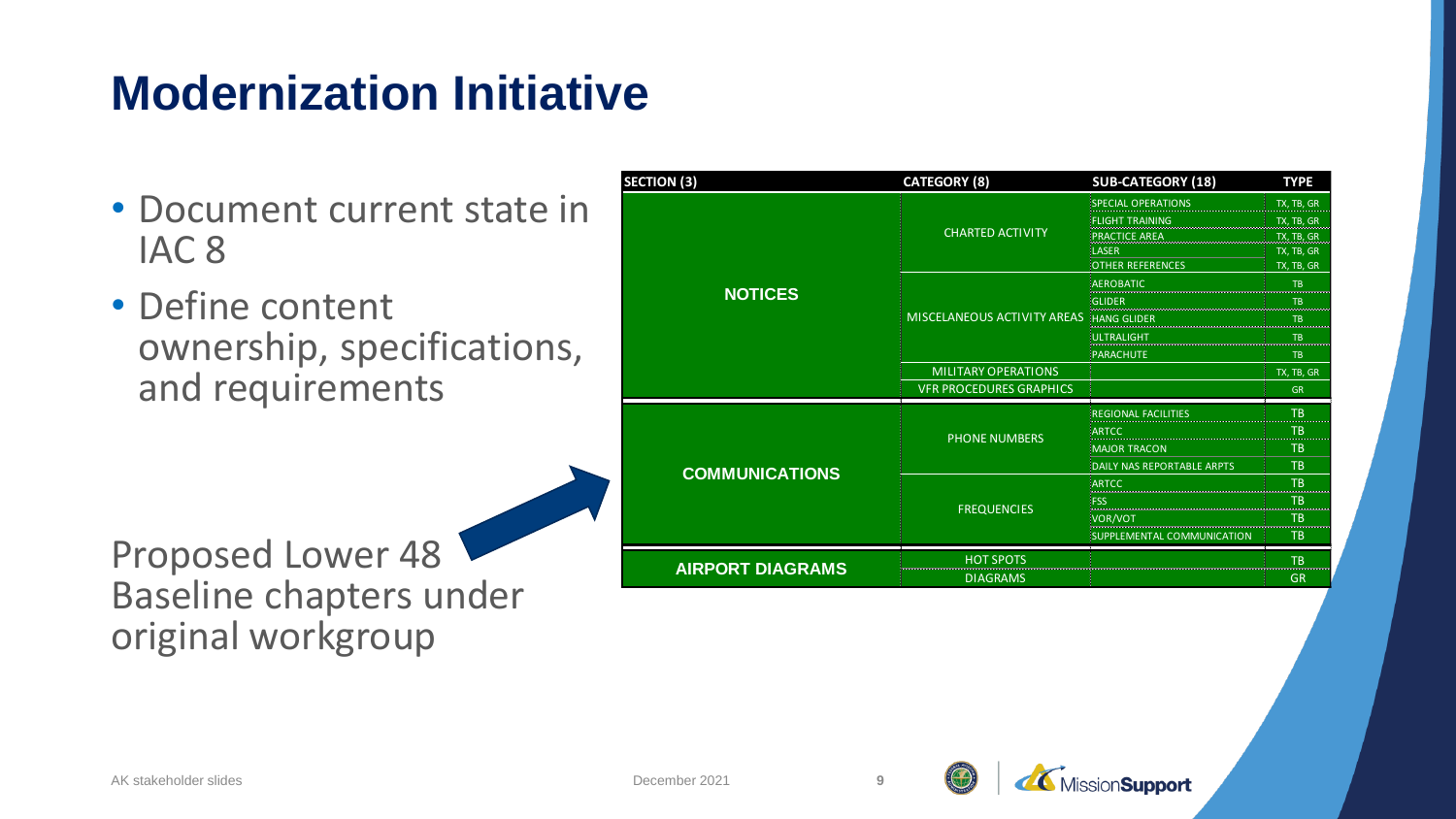Workshop members recommend Alaska Supplement Requirements

- Purpose and scope defined
- Organization of sections
- What should be like the US Green supplements/different
- What content is needed or not needed for:
	- Notices
	- Procedures
	- Emergency Procedures
	- New AK Specific Chapter?

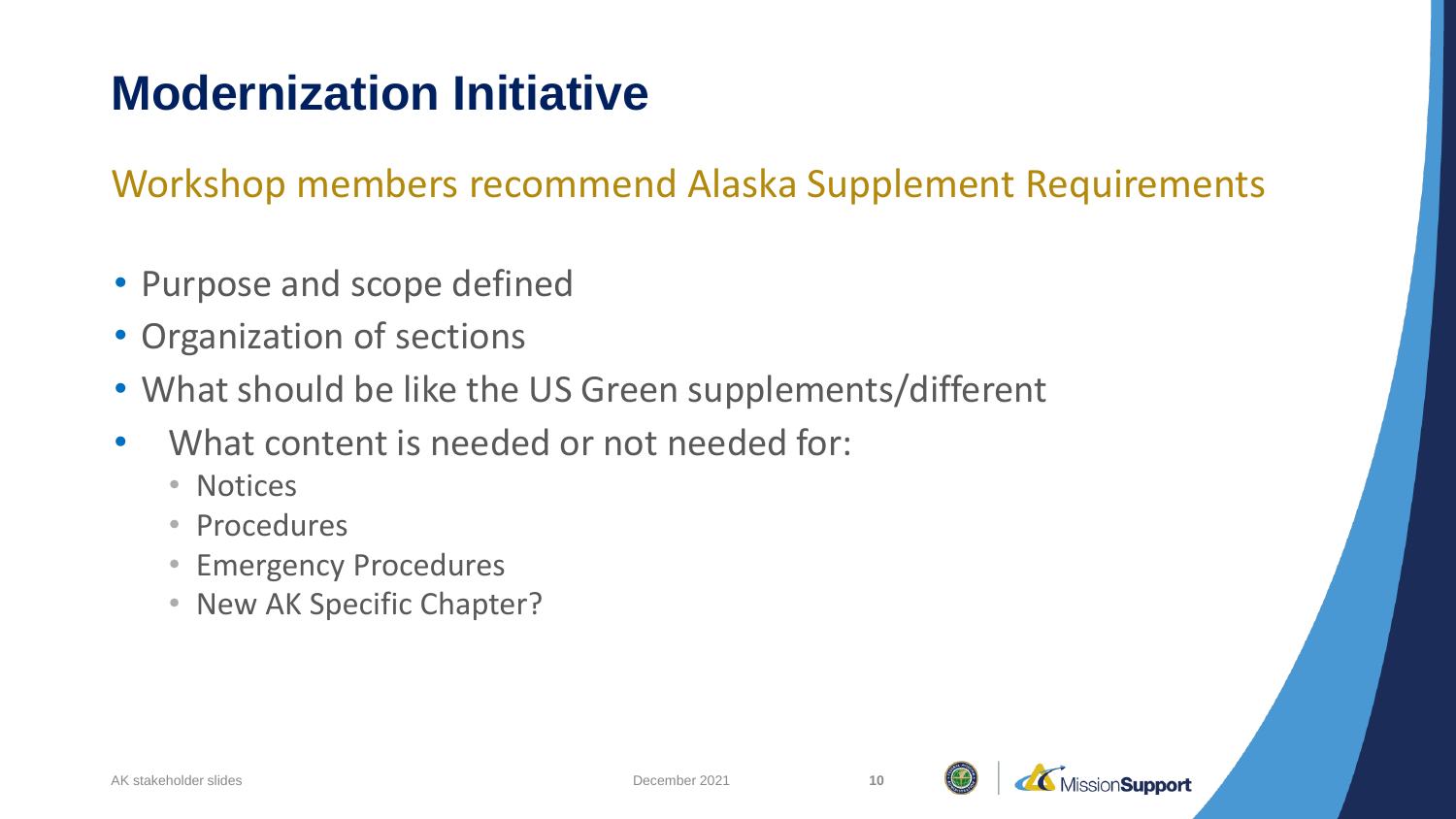#### Current Contents

More categories than other supplements

| SECTION 7: AIRPORT DIAGRAMS           |  |
|---------------------------------------|--|
|                                       |  |
|                                       |  |
|                                       |  |
|                                       |  |
|                                       |  |
|                                       |  |
| SECTION 6: EMERGENCY PROCEDURES       |  |
|                                       |  |
|                                       |  |
|                                       |  |
|                                       |  |
|                                       |  |
|                                       |  |
|                                       |  |
|                                       |  |
|                                       |  |
|                                       |  |
|                                       |  |
|                                       |  |
|                                       |  |
|                                       |  |
| <b>SECTION 5: PROCEDURES</b>          |  |
|                                       |  |
|                                       |  |
|                                       |  |
|                                       |  |
|                                       |  |
|                                       |  |
|                                       |  |
|                                       |  |
|                                       |  |
|                                       |  |
|                                       |  |
|                                       |  |
|                                       |  |
|                                       |  |
|                                       |  |
|                                       |  |
|                                       |  |
|                                       |  |
|                                       |  |
|                                       |  |
| SECTION 4: ASSOCIATED DATA            |  |
|                                       |  |
|                                       |  |
|                                       |  |
| <b>SECTION 3: NOTICES</b>             |  |
|                                       |  |
|                                       |  |
| SECTION 2: AIRPORT/FACILITY DIRECTORY |  |
|                                       |  |
|                                       |  |
|                                       |  |
|                                       |  |
|                                       |  |



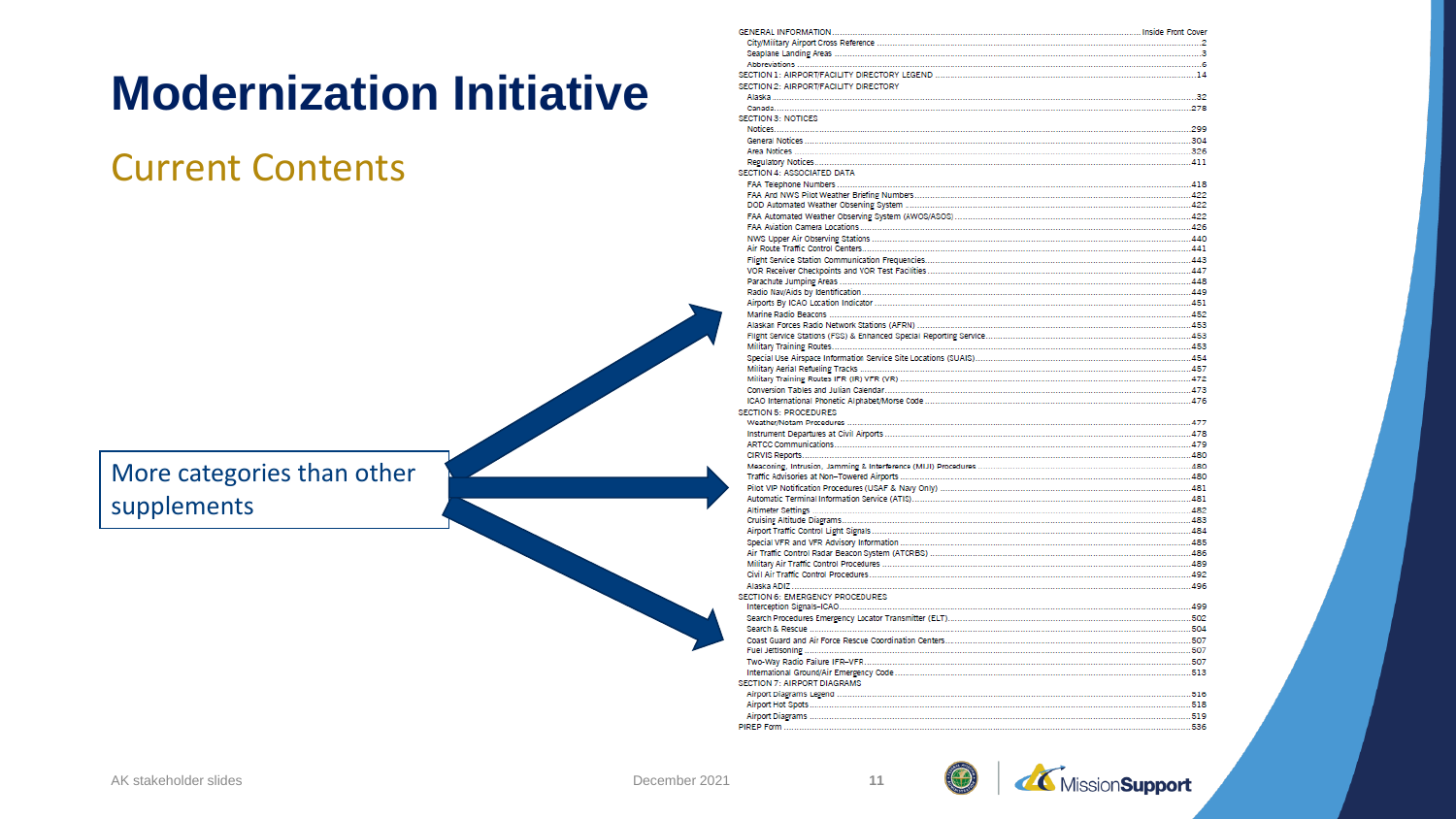### **Workgroup Initiative**

How WSA-OSG can help

- *Supports external stakeholders connect with appropriate FAA offices*
- *Serves as facilitation point to connect FAA LOBs with AJV-A or other appropriate FAA offices*



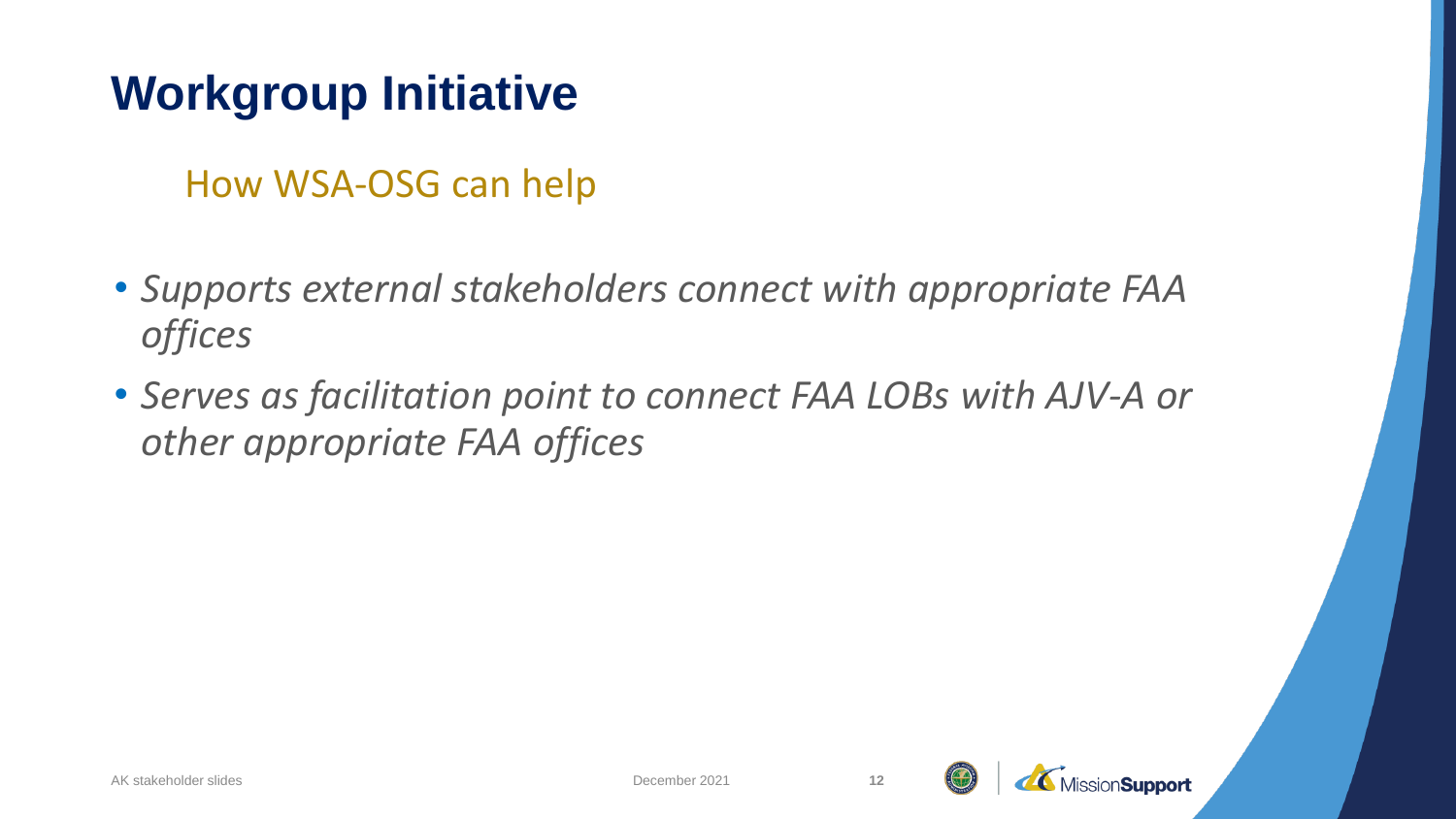## **Workgroup Initiative**

Provide AJV-A2 with recommendations

- Layout, Content, Other
- [30 day period to send comments and recommendations to 9-AWA-](mailto:9-AWA-AJV-A2-Apt-MapTeam@faa.gov)AJV-A2-Apt-MapTeam@faa.gov

#### AJV-A2 Issues recommendation Paper

- Email notification about 60 days after this meeting sent out
- [30 day period to send comments to 9-AWA-AJV-A2-Apt-](mailto:9-AWA-AJV-A2-Apt-MapTeam@faa.gov)MapTeam@faa.gov
- Final paper issued to be used as baseline to drive Alaska Supplement modernization effort



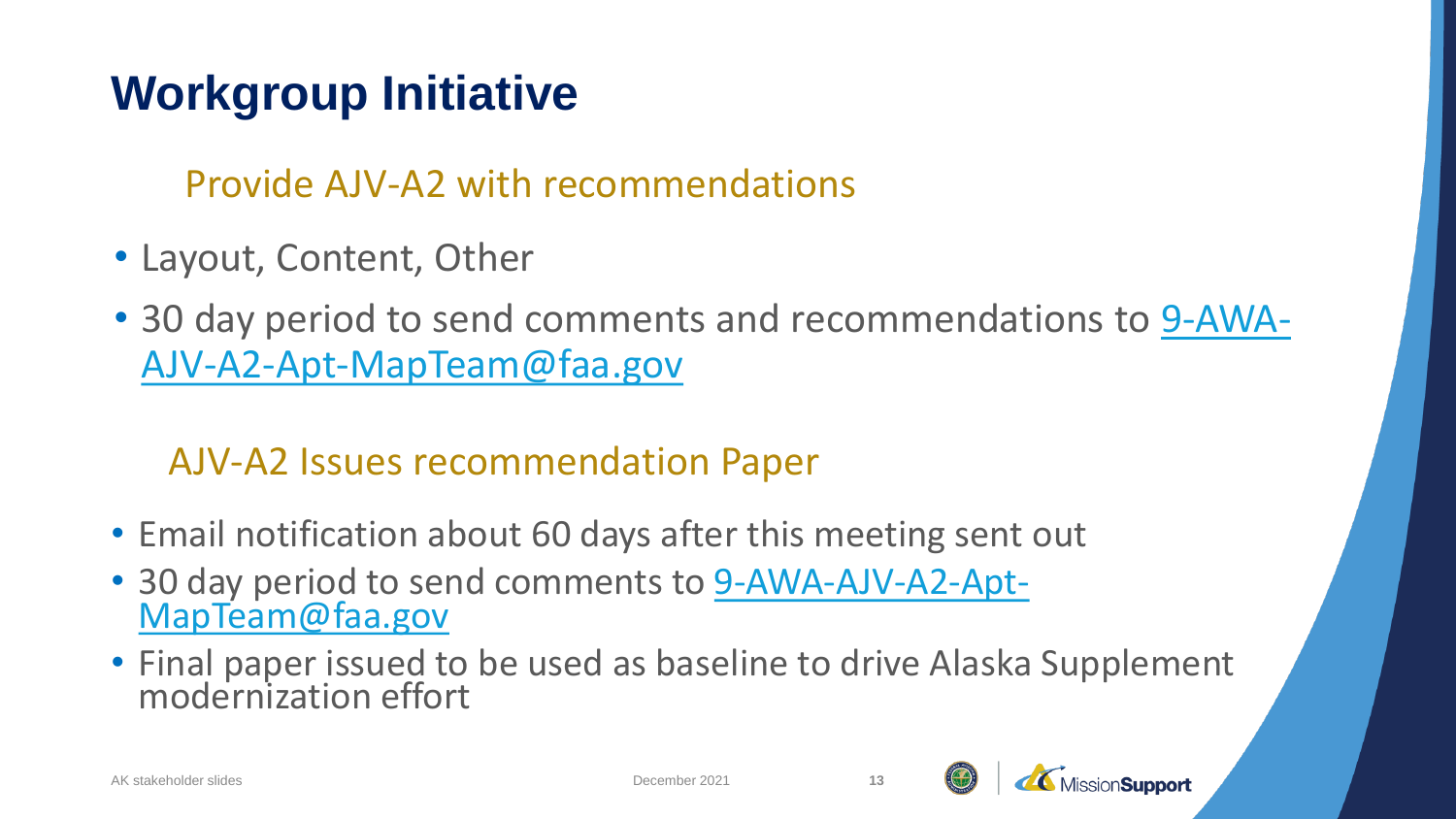#### **Discussion Q&A**



 $f(\cdot)$